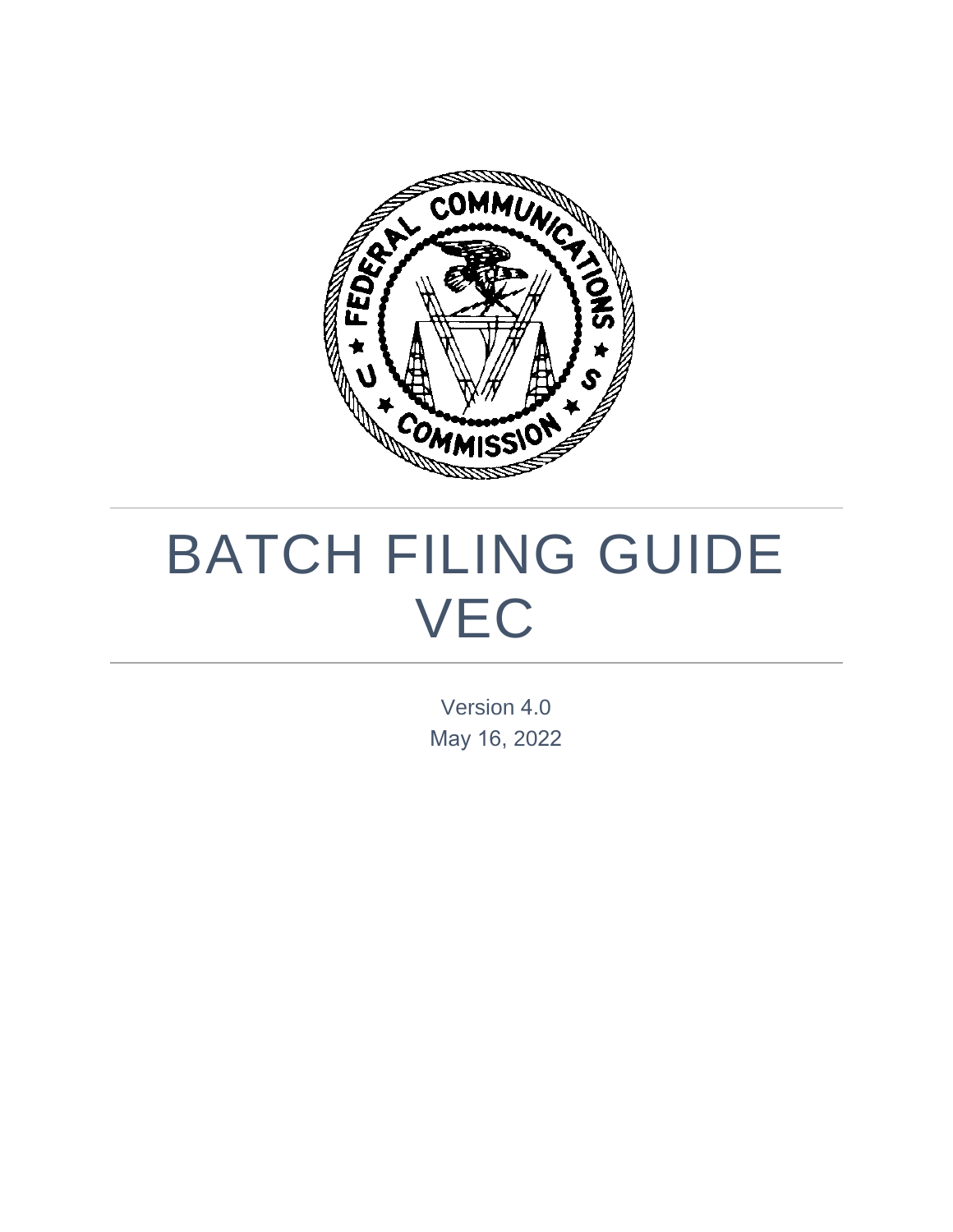## Batch Process Overview

Volunteer Exam Coordinators (VECs) send files containing information about examinations as well as amateur applications. The files are transmitted to the Wireless Telecommunications Bureau of the Federal Communications Commission using a https. The processing of these files entails entering information into the Universal Licensing System (ULS). ULS creates a response file for each data file received. The response file contains data informing the VEC what happened when ULS processed each of the applications in the data file. The response file is placed on a ULS batch server to be picked up either manually or using an application executing https commands.

The VEC is responsible for ensuring that each application file sent is uniquely named and correctly formatted. A VEC can send multiple application files per day. Files can be posted at any time of the day, seven days a week.

#### Processing

ULS processes application files received from VECs every hour on the half-hour (i.e., 3:30 AM, 4:30 AM, 5:30 AM, etc.) except when the ULS nightly batch process is running. On FCC business days, ULS will auto-grant each application that it can. If there is an issue with an application, an appropriate error code will be returned indicating to the VEC why the application was not granted. Application files received on non-business days (i.e., weekends and federal holidays) will be submitted to ULS but not granted. The application is not granted until the next business morning.

The first step ULS takes with each application file is to verify the file format. If there is any problem with the format of the file, e.g., an unprintable character contained in the data, the file is not processed. A response file is created with an appropriate error code indicating the file could not be processed.

Assuming the format is acceptable; the file is processed. When ULS has finished processing the file, the response file is available on a ULS batch server for pick up. The response file contains either positive confirmation, including file number, FCC Registration Number (FRN), status of the application and the call sign or appropriate error messages.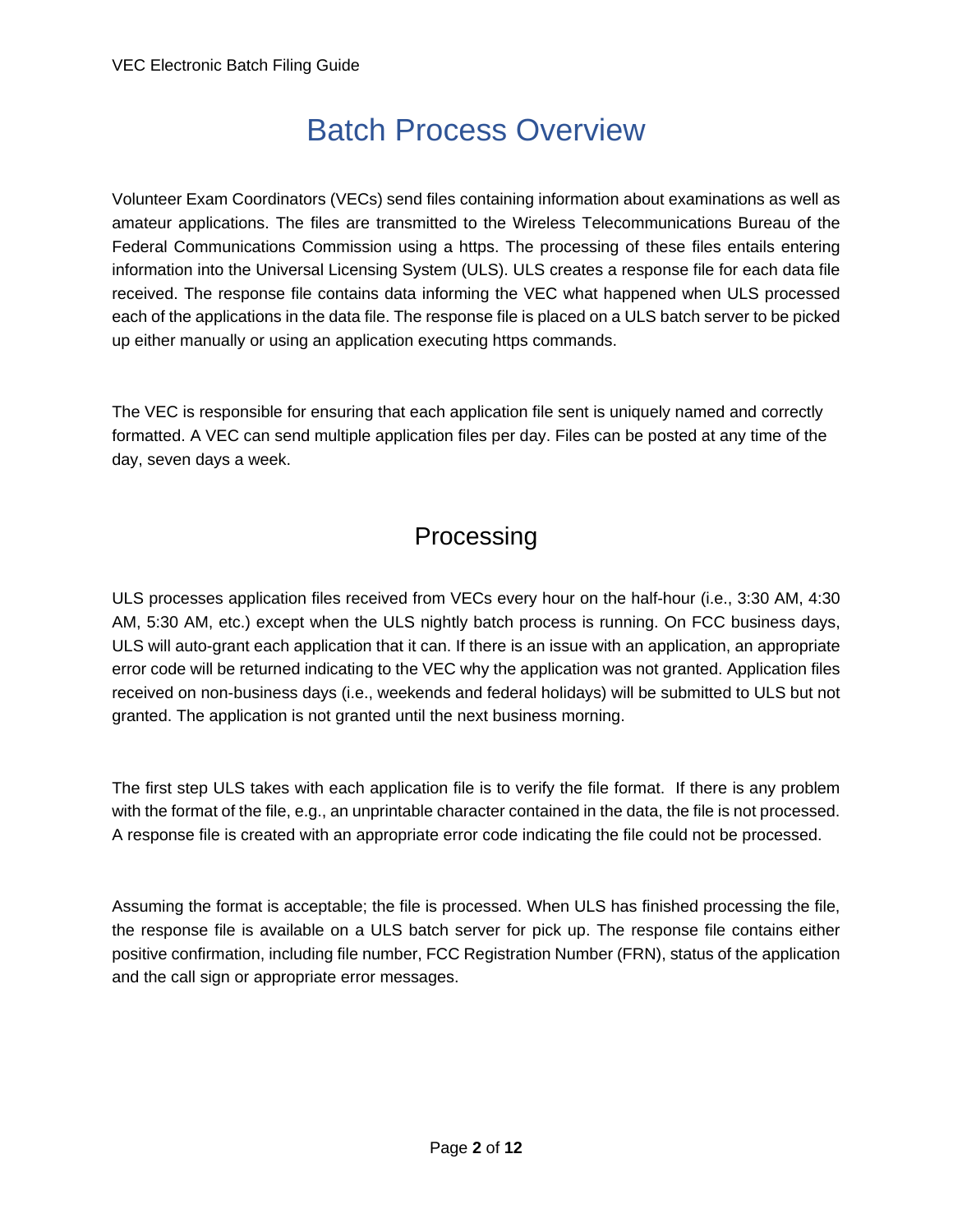# Application File

#### File Definition

The application file is a variable length ASCII file being sent to the FCC must be a uniquely named file utilizing the naming convention provided.

| <b>File Name Convention</b> | vmmddnn.dat                       | $-$ the VEC code<br>v<br>$mmdd$ – the month and day the file is sent<br>- unique sequential number<br>nn |
|-----------------------------|-----------------------------------|----------------------------------------------------------------------------------------------------------|
| File Type                   | ASCII MS DOS<br>Text or Text Only |                                                                                                          |
| <b>File Extension</b>       | .dat                              |                                                                                                          |

The *mmdd* is not used to determine the receipt date, it is simply a mechanism for naming files, so if a file is created one day and sent on another, there is no need to change the *mmdd*. The receipt date of the applications within the file will be determined by the date and time the file is physically received at the FCC, i.e., the date it is received by a ULS batch server.

## File Record Types

There are two possible record types per file with the contents of each record delimited by a pipe "|". Each record type starts with the unique two-character record code. The length of each record is dependent upon the actual data contents of the fields in that record. The last data field of the record **is not** followed by "|".

| VEC Record Type                | VE                   | Identifies the VEC and will usually contain exam<br>information                                   |
|--------------------------------|----------------------|---------------------------------------------------------------------------------------------------|
| <b>Application Record Type</b> | VA                   | Contains the applicant's information                                                              |
| Order of Record Types          | VE<br>VA<br>VA<br>VA | Identifies the VEC<br>First applicant's data<br>Second applicant's data<br>Third applicant's data |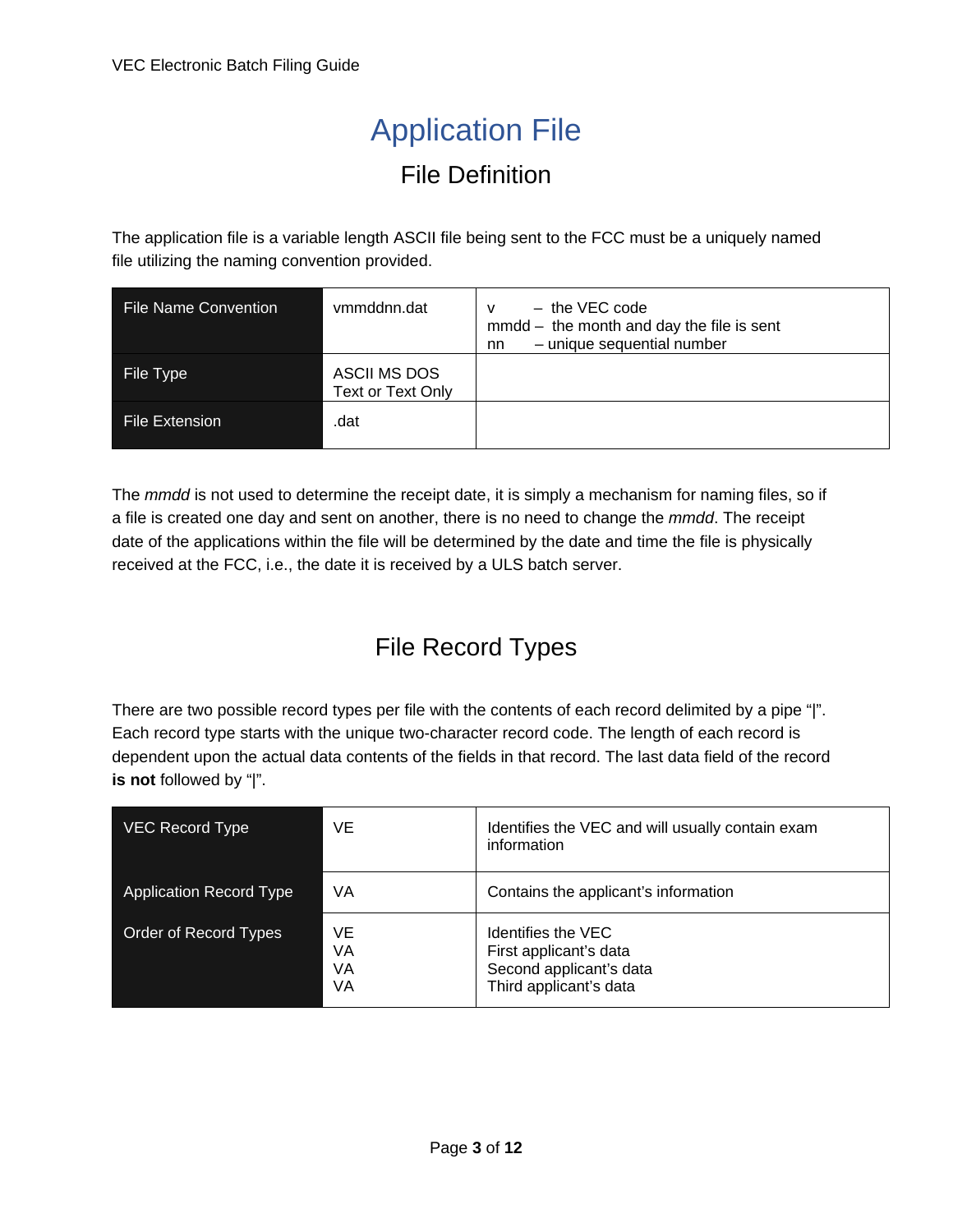## Sample VEC Record Type - VE

VE|L|02/28/2017|WOODSFIELD|OH|1|1|3|3|3

## VEC Record Type - VE

|                | <b>Position Data Element</b>     | <b>Definition</b> | <b>Content</b>  |
|----------------|----------------------------------|-------------------|-----------------|
| 1              | Record Type                      | char(2)           | <b>VE</b>       |
| $\overline{2}$ | <b>VEC Code</b>                  | char(1)           | Assigned by FCC |
| 3              | <b>Session Date</b>              | date              | mm/dd/yyyy      |
| 4              | <b>Exam Session City</b>         | char(20)          |                 |
| 5              | <b>Exam Session State</b>        | char(2)           |                 |
| 6              | Number of Applicants Tested      | integer           |                 |
| $\overline{7}$ | Number of Applicants That Passed | integer           |                 |
| 8              | Number of Applicants That Failed | integer           |                 |
| 9              | Number of Elements Passed        | integer           |                 |
| 10             | Number of Elements Failed        | integer           |                 |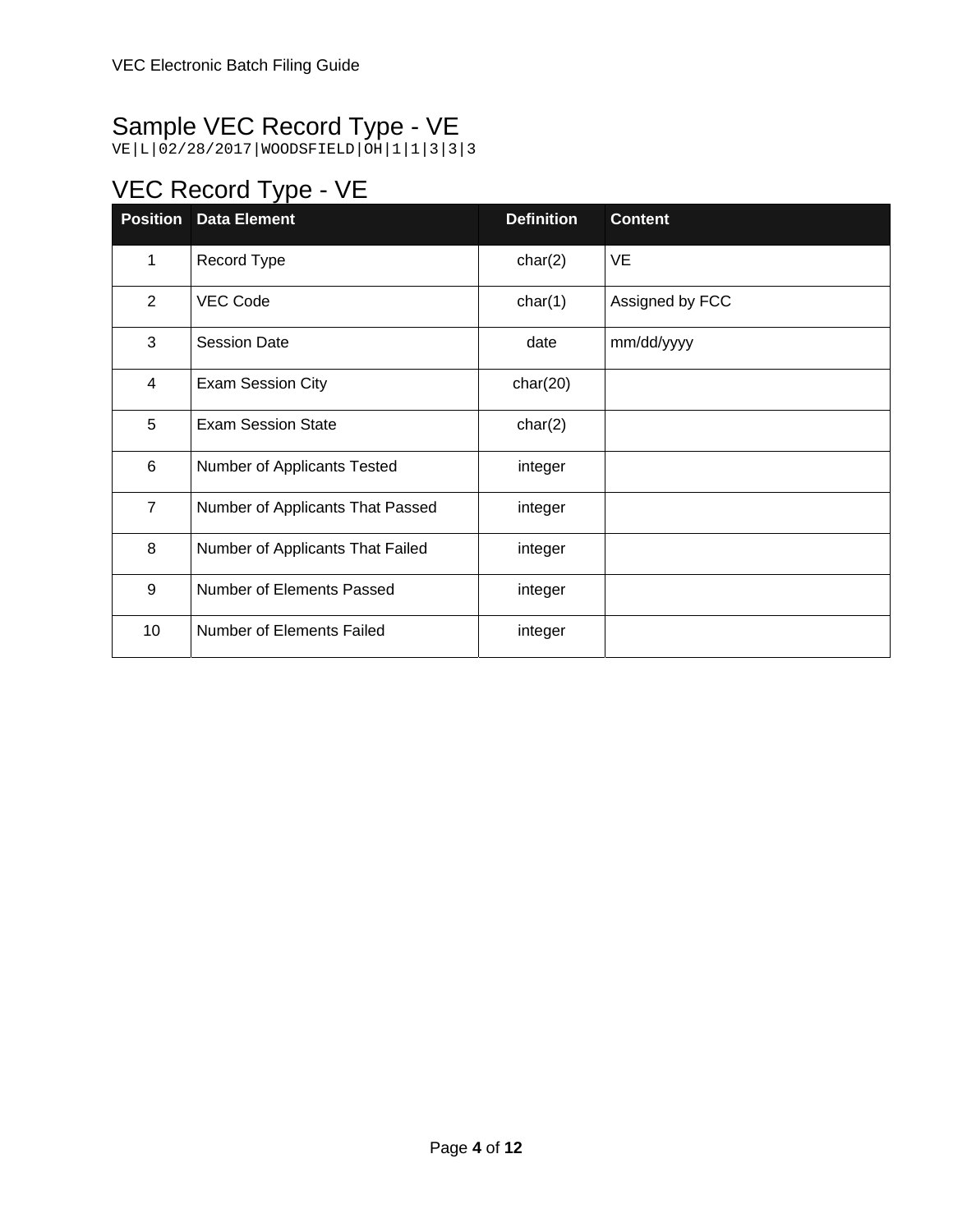#### Sample Application Record Type - VA

VA|||||William|A|Brown|II||5 Main Street||Hartford|CT|06335 |0000000000||billb@mynet.com|NE|N|Y|N|||N||||I|0004283453|10/06/1969||1|Favor ite Color|Blue|N

#### Application Record Type - VA

| Position       | Data Element                                         | Definition   | Content         |
|----------------|------------------------------------------------------|--------------|-----------------|
| 1              | Record Type                                          | char(2)      | VA              |
| 2              | Pending File Number for Withdrawals<br>or Amendments | char(14)     | Form 605 box 4  |
| 3              | Call Sign                                            | char(6)      | Form 605 box 5  |
| $\overline{4}$ | Social Security Number (or<br>Licensee ID)           | Null         | N/A             |
| 5              | Entity Name (e.g., club, military rec,<br>and races) | varchar(200) | Form 605 box 12 |
| 6              | <b>First Name</b>                                    | char(20)     | Form 605 box 11 |
| $\overline{7}$ | MI Name                                              | char(1)      | Form 605 box 11 |
| 8              | Last Name                                            | char(20)     | Form 605 box 11 |
| 9              | Name Suffix                                          | char(3)      | Form 605 box 11 |
| 10             | <b>Attention To</b>                                  | char(35)     | Form 605 box 14 |
| 11             | <b>Street Address</b>                                | char(60)     | Form 605 box 16 |
| 12             | PO Box                                               | char(20)     | Form 605 box 15 |
| 13             | City                                                 | char(20)     | Form 605 box 17 |
| 14             | <b>State</b>                                         | char(2)      | Form 605 box 18 |
| 15             | Zip Code                                             | char(9)      | Form 605 box 19 |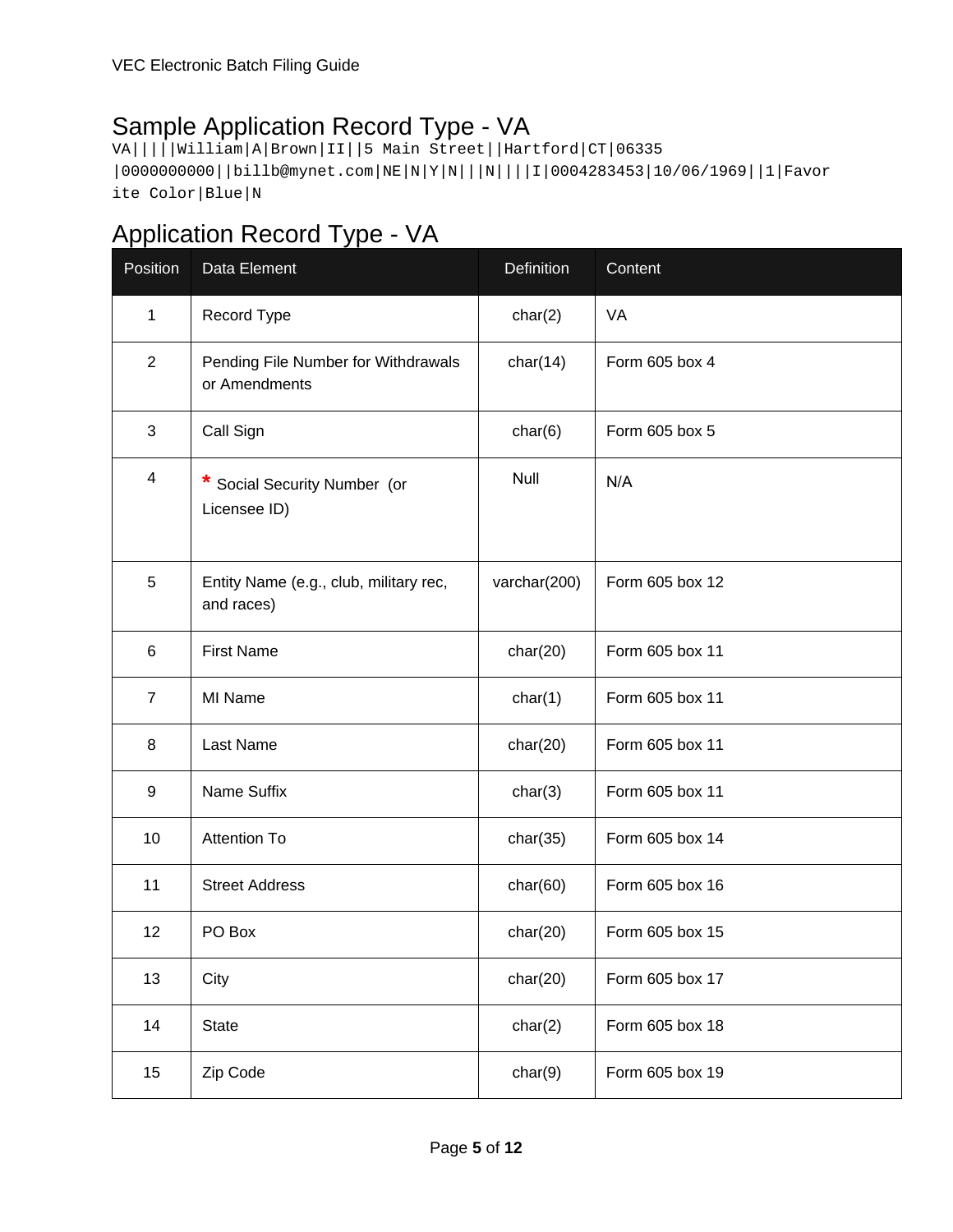#### VEC Electronic Batch Filing Guide

| Position | Data Element                     | Definition | Content                                                            |  |
|----------|----------------------------------|------------|--------------------------------------------------------------------|--|
| 16       | <b>Telephone Number</b>          | char(10)   | Form 605 box 21                                                    |  |
| 17       | Fax Number                       | char(10)   | Form 605 box 22                                                    |  |
| 18       | <b>Email Address</b>             | char(50)   | Form 605 box 23                                                    |  |
| 19       | <b>Application Purpose Code</b>  | char(2)    | Form 605 box 2                                                     |  |
| 20       | <b>Operator Class</b>            | char(1)    | <b>Definition</b><br>Code                                          |  |
|          |                                  |            | Technician<br>Т                                                    |  |
|          |                                  |            | General<br>G                                                       |  |
|          |                                  |            | E<br>Extra                                                         |  |
| 21       | Valid Signature                  | char(1)    | Y/N; based on content of<br>Form 605 Schedule D<br>Signature block |  |
| 22       | <b>Physician Certification</b>   | char(1)    | Y/N; based on content of Form 605                                  |  |
| 23       | Requested Expiration date        | mmdd       | Form 605 box 6                                                     |  |
| 24       | <b>Waiver Request</b>            | char(1)    | Form 605 box 7                                                     |  |
| 25       | Attachments                      | char(1)    | Form 605 box 8                                                     |  |
|          |                                  |            | Form 605 box 28                                                    |  |
| 26       | <b>Attachment File Name</b>      | char(12)   | Do Not Use. Always send<br>null.                                   |  |
| 27       | Attachment to be Faxed           | char(1)    | Do Not Use. Always send<br>null.                                   |  |
| 28       | Change Call Sign Systematically? | char(1)    | Form 605 Sched D box 1                                             |  |
| 29       | Trustee/Custodian Call Sign      | char(10)   | only send if a club, etc.; no<br>corresponding form location       |  |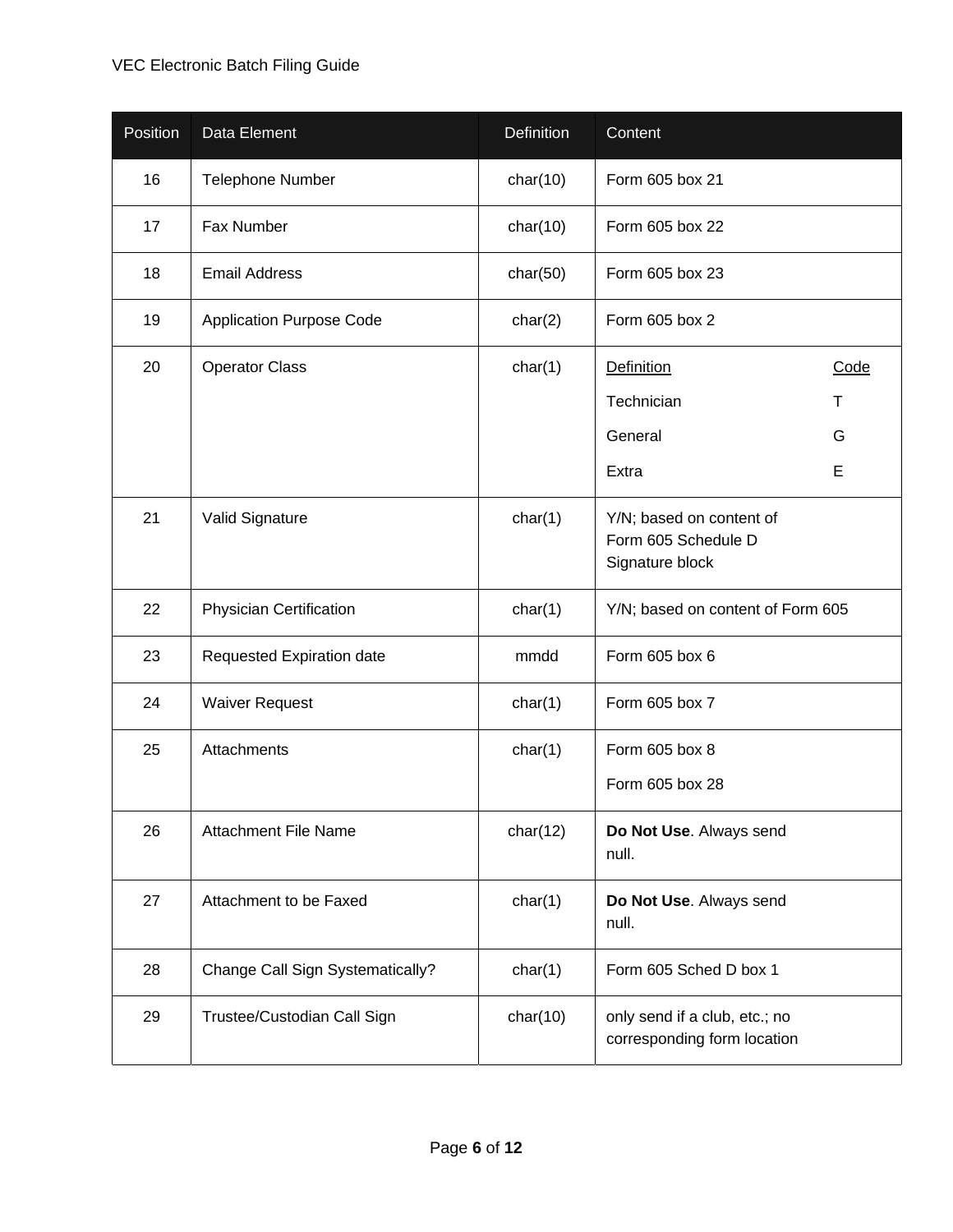| Position | Data Element                             | Definition         | Content                                                                                                                                                                                                  |                |
|----------|------------------------------------------|--------------------|----------------------------------------------------------------------------------------------------------------------------------------------------------------------------------------------------------|----------------|
| 30       | <b>Applicant Type</b>                    | char(1)            | <b>Definition</b><br>Individual                                                                                                                                                                          | Code           |
|          |                                          |                    | Races                                                                                                                                                                                                    | R              |
|          |                                          |                    | Amateur Club                                                                                                                                                                                             | B              |
|          |                                          |                    | <b>Military Recreation</b>                                                                                                                                                                               | M              |
| 31       | FCC Registration Number (FRN)            | numeric<br>(10, 0) | Form 605 box 9c<br>Note: value must be a valid<br>FRN in CORES; the FRN<br>must be 10 digits, use<br>leading zeroes if necessary                                                                         |                |
| 32       | Date of Birth                            | datetime           | Form 605 box 11a<br>mm/dd/yyyy                                                                                                                                                                           |                |
| 33       | $***$<br>Licensee Name Change            | char(1)            | If the licensee name in<br>position 5 or 6-9 is different<br>than what is on the license,<br>this field must be sent as N.<br>If you are not changing the<br>name, send this as Null.<br>Form 605 box 13 |                |
| 34       | <b>Personal Security Question Code</b>   | varchar $(4)$      | <b>Definition</b>                                                                                                                                                                                        | Code           |
|          |                                          |                    | Custom PSQ                                                                                                                                                                                               | 1              |
|          |                                          |                    | Original City of Birth                                                                                                                                                                                   | $\overline{2}$ |
|          |                                          |                    | Pet's Name                                                                                                                                                                                               | 3              |
|          |                                          |                    | Corp Internal Employee ID                                                                                                                                                                                | 4              |
|          |                                          |                    | Mother's Maiden Name                                                                                                                                                                                     | 5              |
| 35       | <b>Custom Personal Security Question</b> | varchar(60)        | If the applicant chooses to<br>use a custom security<br>question, it will be sent in this<br>position.                                                                                                   |                |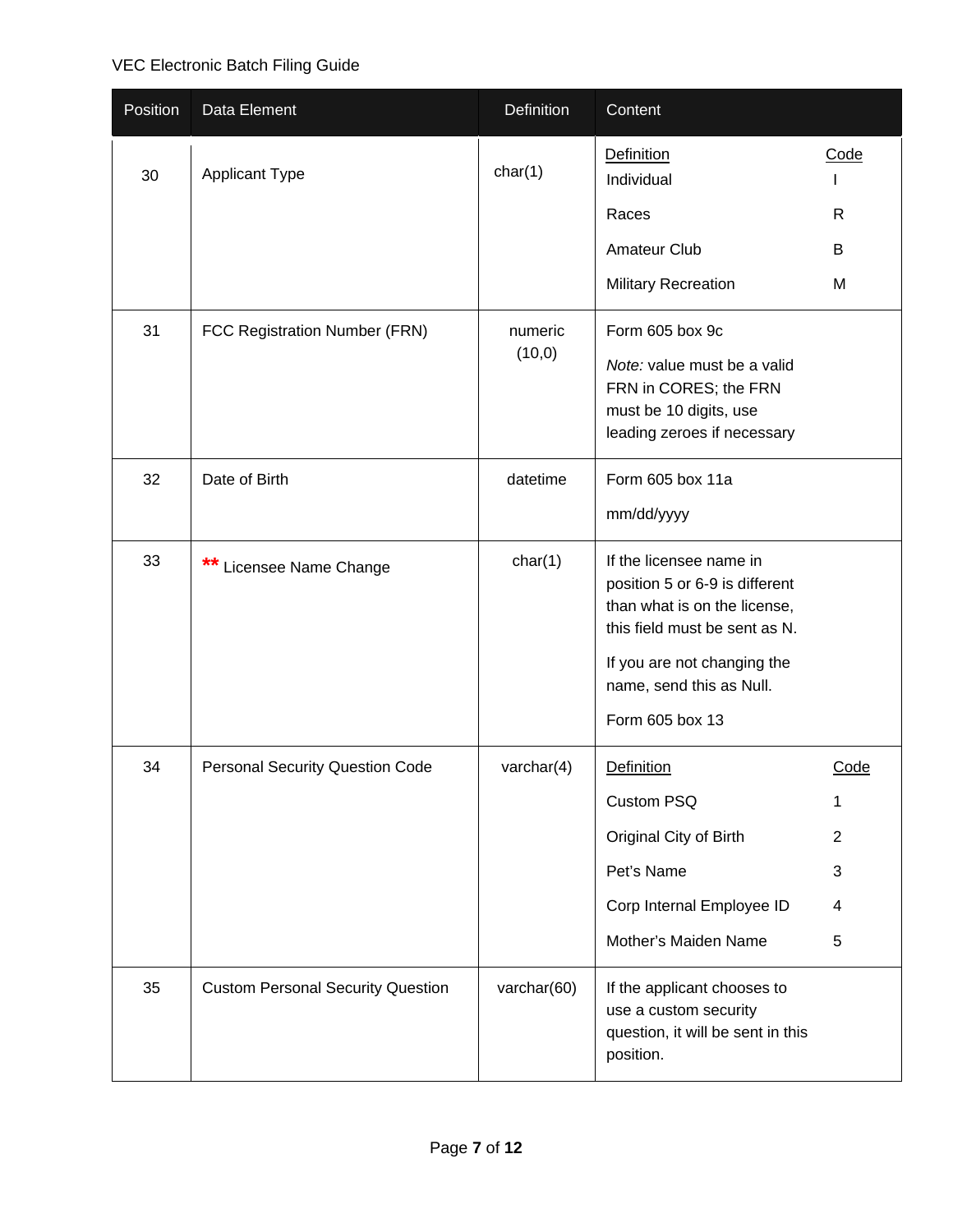#### VEC Electronic Batch Filing Guide

| <b>Position</b> | Data Element        | <b>Definition</b> | Content                                                                                                                      |
|-----------------|---------------------|-------------------|------------------------------------------------------------------------------------------------------------------------------|
| 36              | <b>PSQ Answer</b>   | varchar $(60)$    | The answer to the applicant's<br>security question will be sent<br>in this position.                                         |
| 37              | *** Felony Question | char(1)           | Form 605 box 28<br>Send Y/N for NE, MD, RO,<br>RM and AM for NE, MD,<br>RM. Send null for all other<br>application purposes. |

\* The Social Security/Licensee ID field has been disabled, send as null. The applicant is now responsible for registering with the Commission Registration System (CORES) prior to filing in order to be assigned an FCC Registration Number (FRN). To register, the applicant should go to http://www.fcc.gov and click on the link labeled "Commission Registration System".

\*\* In ULS, a name change indicates a sale (or transfer of control) of the license(s) to another party and for which proper FCC approval has not been received or proper notification provided and this is what this field is used for. This is why this field is sent as **N**. For example, a name change due to marriage does not meet this criteria.

**\*\*\*** If the answer to the Felony Question is not null and changes from Y to N or N to Y, Application Purpose must be Renew Modification (RM). If the answer to the Felony question is null and is newly answered Y, Application Purpose must be Renew Modification (RM).

#### **Attachments**

If an applicant requests a waiver by answering yes to question #8 on Form 605, the applicant must provide an attachment file to the VEC. That attachment must be faxed to the Wireless Telecommunications Bureau in Gettysburg, PA or emailed to attach605@fcc.gov. Please write the applicant's FRN and file number or call sign, if available, on the fax or emailed attachment to identify it.

If an applicant answers yes to question #28 on Form 605 the applicant must fax an attachment to the Wireless Telecommunications Bureau in Gettysburg, PA or email the attachment to attach605@fcc.gov. Please include the applicant's FRN and file number or call sign, if available, on the fax or within email attachment to identify it.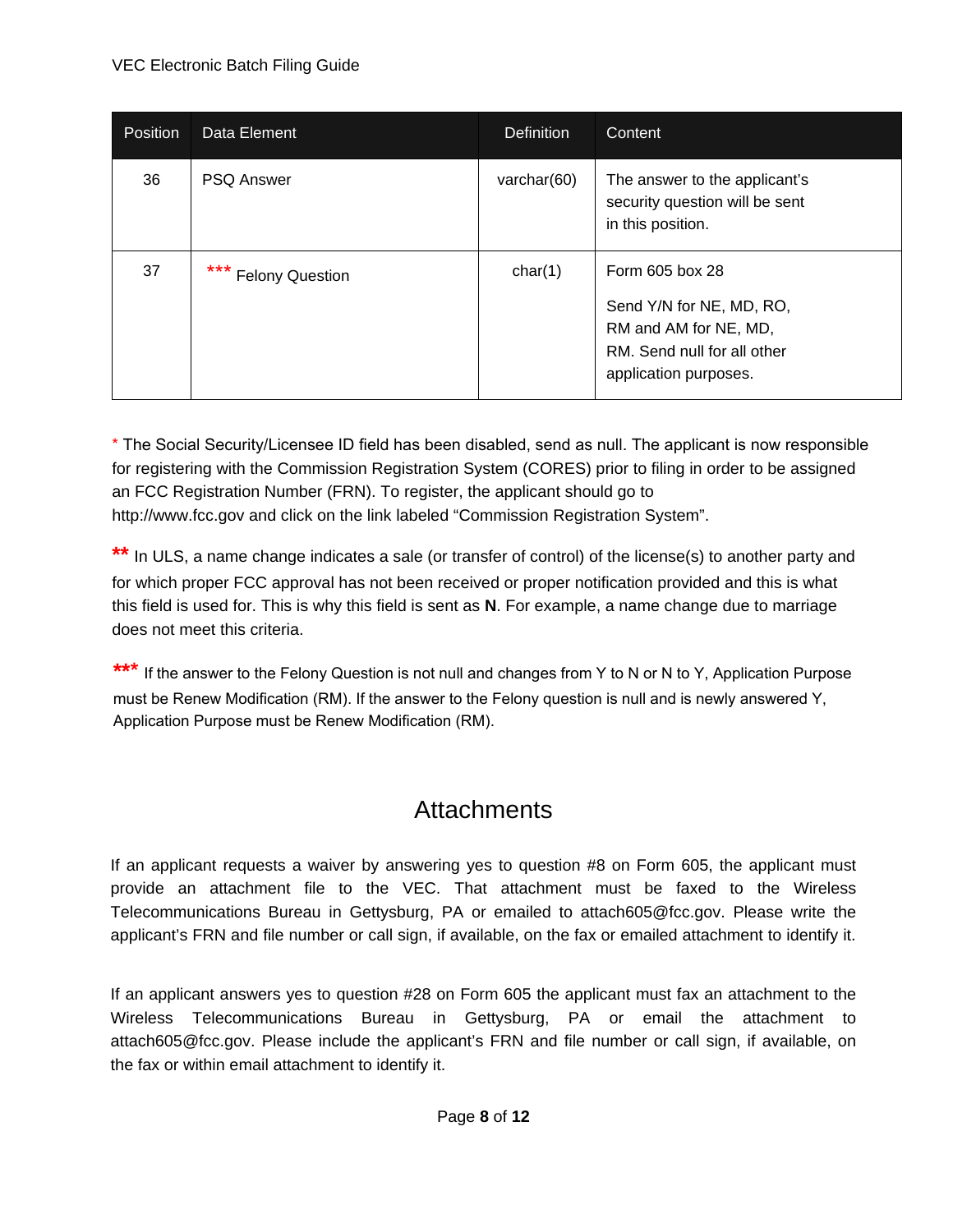## Response File

#### File Definition

The response file is a variable length ASCII file containing only printable characters.

| File Type      | <b>ASCII MS DOS</b><br>Text or Text Only |  |
|----------------|------------------------------------------|--|
| File Extension | .rsp                                     |  |

#### File Record Types

There are two possible record types per file with the contents of each record delimited by a pipe "|". Each record type starts with the unique two-character record code. The length of each record is dependent upon the actual data contents of the fields in that record. The last data field of the record **is not** followed by "|".

The file always starts with an RS Record. (If ULS could not process the file at all, then the response file will only contain an RS record.) Following the RS record will be one RA record per application received.

| <b>Session Response Record</b><br>Type | <b>RS</b>                   | Contains exam information to identify the contents                                                |
|----------------------------------------|-----------------------------|---------------------------------------------------------------------------------------------------|
| <b>Status Record Type</b>              | RA                          | Contains the status of the application                                                            |
| Order of Record Types                  | RS<br>RA<br><b>RA</b><br>RA | Identifies the VEC<br>First applicant's data<br>Second applicant's data<br>Third applicant's data |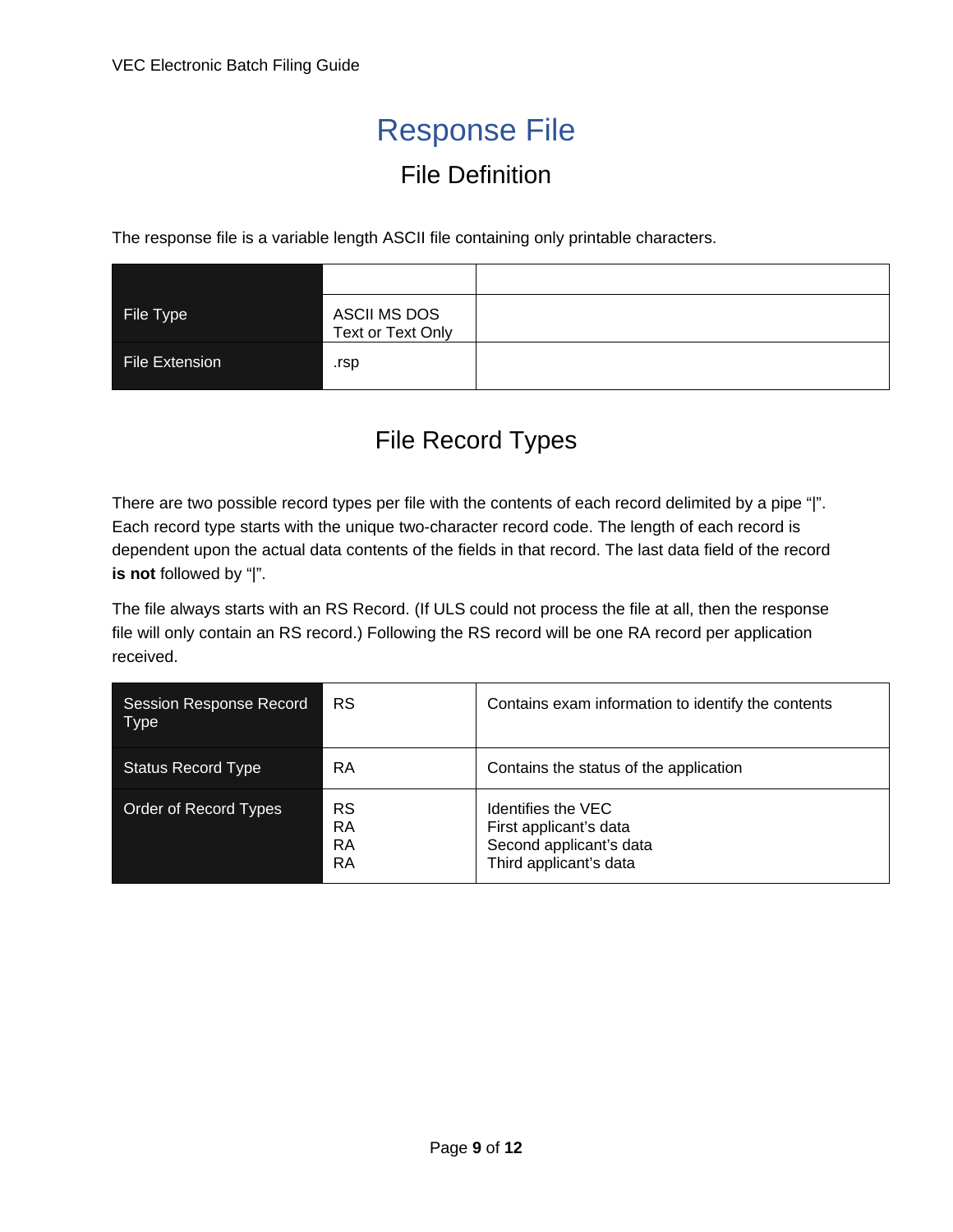#### Sample Session Response Record Type - RS

RS|L|02/28/2017|WOODSFIELD|OH|0

#### Session Response Record Type - RS

|                | <b>Position Data Element</b> | <b>Definition</b> | <b>Content</b>                                                                                                                      |
|----------------|------------------------------|-------------------|-------------------------------------------------------------------------------------------------------------------------------------|
| 1              | Record Type                  | char(2)           | <b>RS</b>                                                                                                                           |
| 2              | <b>VEC Code</b>              | char(1)           | From the application file                                                                                                           |
| 3              | <b>Session Date</b>          | date              | mm/dd/yyyy                                                                                                                          |
| $\overline{4}$ | <b>Exam Session City</b>     | char(20)          | From the application file                                                                                                           |
| 5              | <b>Exam Session State</b>    | char(2)           | From the application file                                                                                                           |
| 6              | File Status                  | integer           | Indicates if the file was successfully<br>processed. If there is a problem this<br>field will contain an appropriate error<br>code. |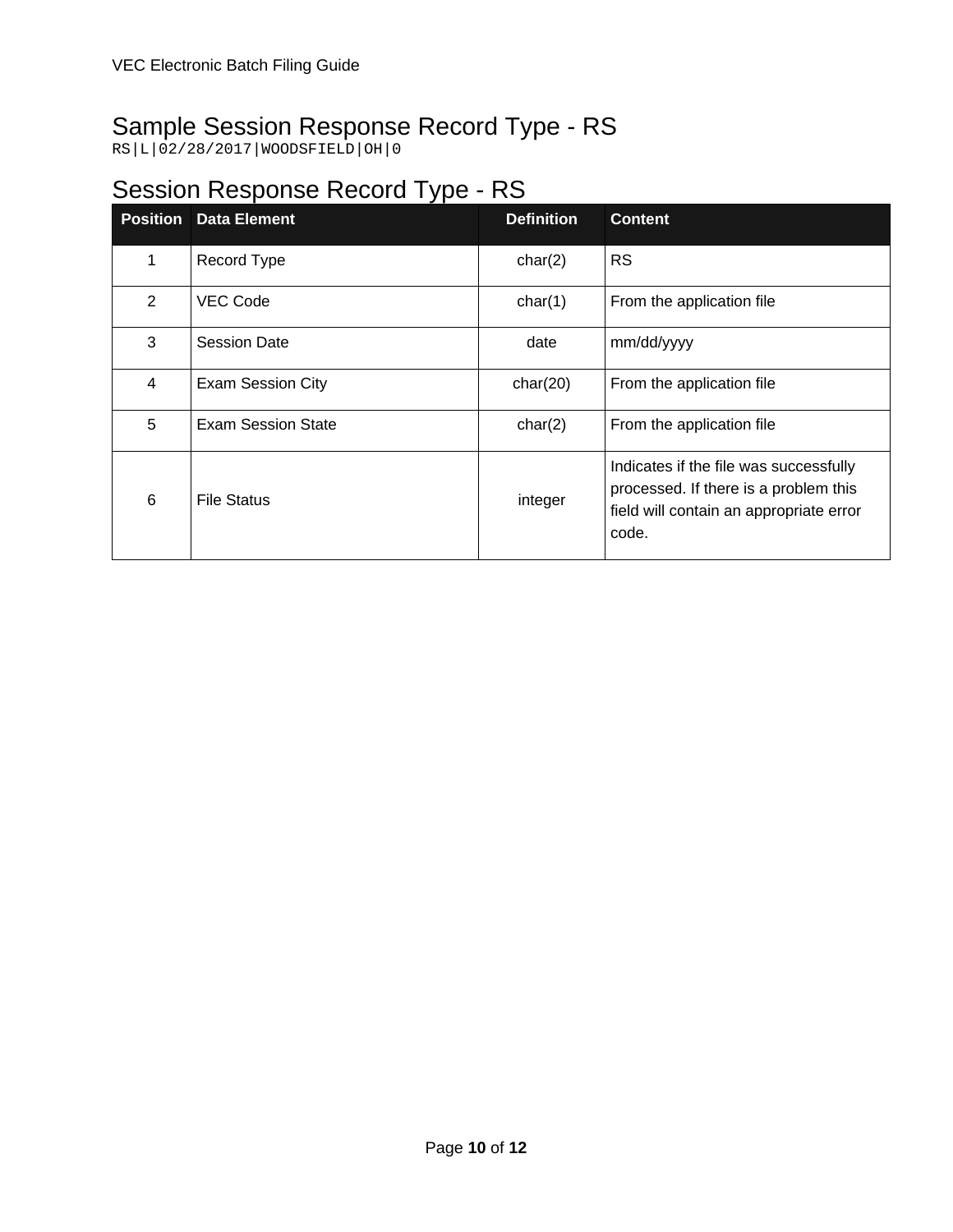VEC Electronic Batch Filing Guide

#### Sample Status Record Type – RA

#### *Granted*

RA|0000162008|Jane|Q|Public||21532|WZ6ZAA|T|000123546|G|||

#### *Pending Status Awaiting Payment*

RA|0000162008|Dan|Q|Public||21532||T|000123545|1|PRAM|1|35

#### *Filed on Weekend*

RA|0000162009|John|Q|Public|Jr|21403||E|000123547|0|||

#### *File Rejected*

RA||Milo||Public||78729|KA2FXE|||9480|||

## Status Record Type - RA

|                | <b>Position</b> Data Element | <b>Definition</b> | <b>Content</b>                                                                                                                                                                                          |
|----------------|------------------------------|-------------------|---------------------------------------------------------------------------------------------------------------------------------------------------------------------------------------------------------|
| $\mathbf{1}$   | Record Type                  | char(2)           | <b>RA</b>                                                                                                                                                                                               |
| $\overline{2}$ | <b>ULS File Number</b>       | char(14)          | Assigned by ULS if status code is 0<br>(zero), G, D, R, 1 or 2                                                                                                                                          |
| 3              | <b>Applicant First Name</b>  | varchar(20)       |                                                                                                                                                                                                         |
| $\overline{4}$ | Applicant Middle Initial     | char(1)           |                                                                                                                                                                                                         |
| 5              | <b>Applicant Last Name</b>   | varchar(20)       |                                                                                                                                                                                                         |
| 6              | <b>Applicant Suffix</b>      | char(3)           |                                                                                                                                                                                                         |
| $\overline{7}$ | <b>Applicant Zip Code</b>    | char(9)           |                                                                                                                                                                                                         |
| 8              | Call Sign                    | char(6)           |                                                                                                                                                                                                         |
| 9              | <b>Operator Class Code</b>   | char(1)           |                                                                                                                                                                                                         |
| 10             | <b>FRN</b>                   | numeric(10,0)     |                                                                                                                                                                                                         |
| 11             | <b>Status Code</b>           | char(5)           | Indicates that the application was<br>accepted for filing (0), the processing<br>status of the application (G, D, R, 1, 2)<br>or the error that kept the application<br>from being accepted for filing. |
| 12             | Payment Type Code            | char(4)           |                                                                                                                                                                                                         |
| 13             | Quantity                     | integer           |                                                                                                                                                                                                         |